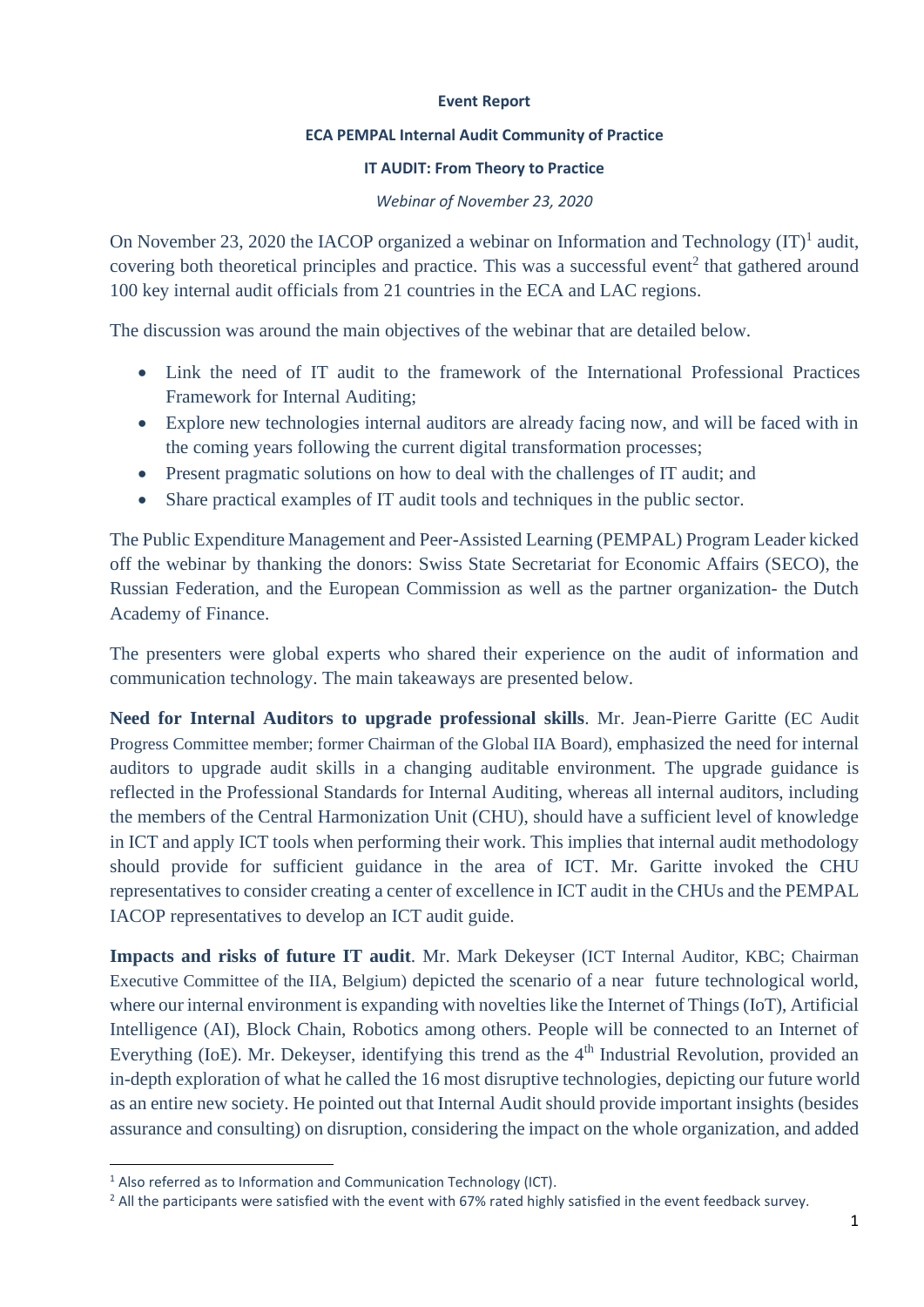that Internal Audit is well-positioned to assess risks arising from disruptive change and to check if there are sufficient mitigation measure for these risks.

**Digital upskill and reskill under the new COVID-19 context.** Prof. Frank Yam (Chair, the IIA Hong Kong; Leader in innovation, Cybersecurity and Internal audit) emphasised the impacts of Covid-19 on the internal audit function in a new normal world where everything is digitized, and people everywhere are working remotely. Prof. Yam recommended new areas to be included in the annual internal audit plans. He challenged our organizations to upskill and reskill the current internal auditors or to hire new (skilled) ones. According to Prof. Yam, a few top concerns for internal auditors (currently underrepresented in audit plans) are new information technologies, cybersecurity, and third-party arrangements. Prof. Yam referred to Mr. Garitte's article in Focus 2021—a publication by the European Confederation of Institutes of Internal Auditing, where he identified cybersecurity, data security, business continuity and crisis management as top risks in our 2021 audit universe.

**New tools for ICT auditing.** Mr. Komitas Stepanyan (CIO and former head of ICT audit at the Central Bank of Armenia), presented some practical examples of ICT auditing in the public sector. He identified as the most important engagements for ICT auditors the following: Network access, Application Systems, Databases, and again Information/Cyber security. Mr. Stepanyan also presented new tools like Lansweeper for IT auditing, and according to him, an auditor should not be a superman for being able to use these tools.

In their reactions, participants were scared to hear all the global developments and impact of the disruptive technologies. A few of the questions raised by participants are below. The discussion encouraged the presenters and participants' active engagement and constructive dialogue.

- If internal auditors do not possess the necessary IT risk and control skills, does it mean they are not compliant with the IPPF? What are the consequences?
- What the PEMPAL guide look like that was suggested to be developed?
- Mark raised concerns among participants. It will already be difficult for the various users to catch up with these technologies. How do you expect internal auditors to cope with this?
- Mark talked about providing insight. We have never done this. Do you believe we will be able to do so? And will management listen to us?
- Frank talked about up-skilling and re-skilling internal auditors. Is this realistic? We will always be one step behind in learning.
- How would Frank suggest convincing our management to invest in internal audit rather than in other functions?
- What would be the best approach for internal auditors with limited IT skills to tackle cybersecurity?
- Komitas is an IT expert working in an organization (the Central Bank) that is willing to invest. What would you recommend smaller internal audit shops to do?

Mr. Vatyan highlighted some key messages from the presenters as conclusions to the event, such as i) the need of in-depth knowledge of IT risks and controls to keep internal audit relevant; ii) enhancing internal auditors knowledge, skills, and competencies and their adaptation to constant learning; iii) the importance of having new tools available for internal auditors; and iv) that the key to success is to build teams, consisting of in-house auditors, collaborative arrangements and co-sourcing solutions, that can thrive, even when the future is uncertain.